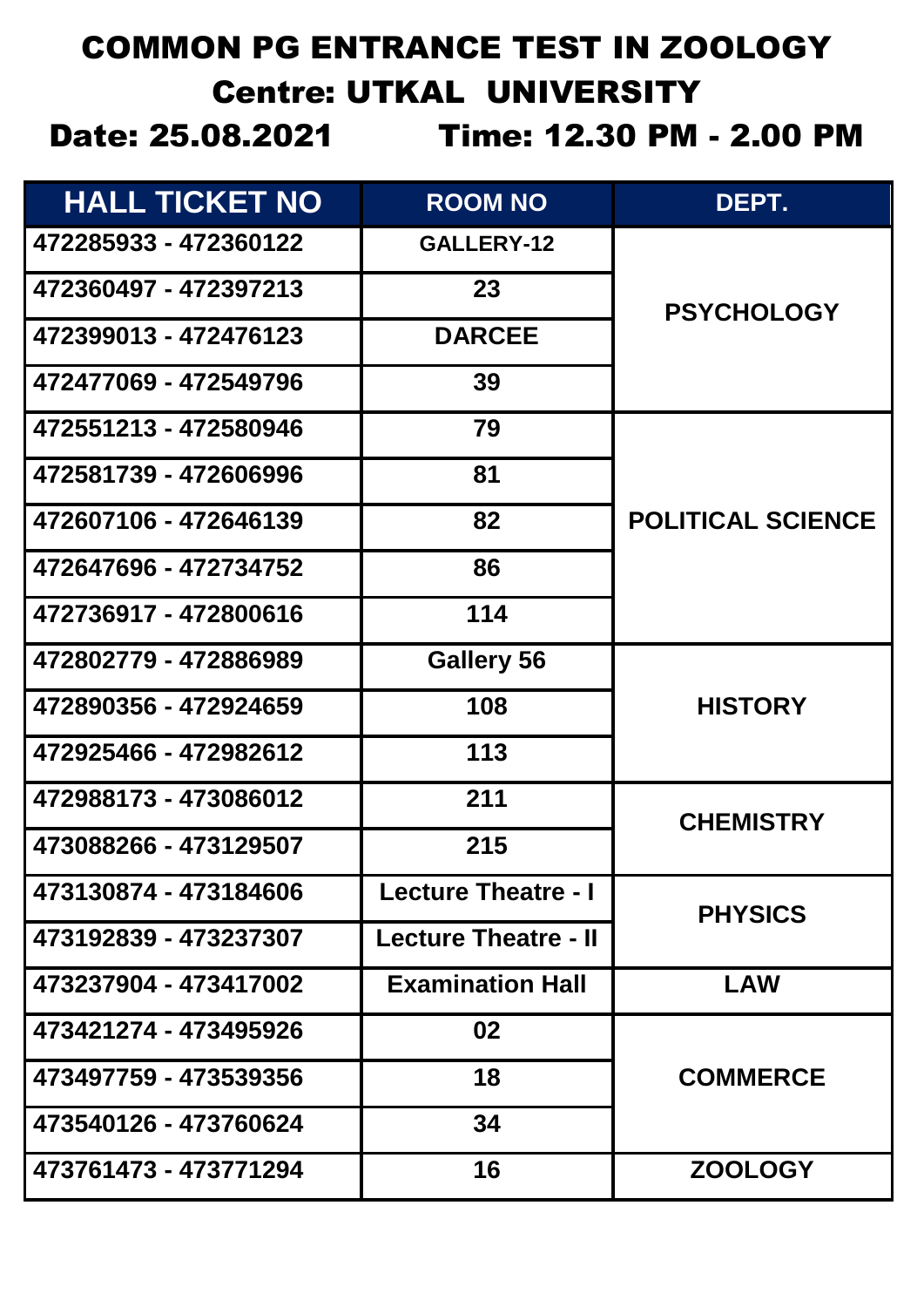## **COMMON PG ENTRANCE TEST IN ZOOLOGY 2021 CENTER: UTKAL UNIVERSITY**

**DATE: 25.08.2021 TIME: 12.30 PM – 2.00 PM**

| <b>HALL TICKET NO</b>                                                                                                                                                                                                                                                                                                                                                                                                                                                               | <b>ROOM</b><br><b>NO</b>   | DEPT.       |
|-------------------------------------------------------------------------------------------------------------------------------------------------------------------------------------------------------------------------------------------------------------------------------------------------------------------------------------------------------------------------------------------------------------------------------------------------------------------------------------|----------------------------|-------------|
| 472285933, 472286414, 472289604, 472289692, 472291076, 472296094, 472297074,<br>472301086, 472304153, 472307509, 472312333, 472312364, 472312867, 472314252<br>472320539, 472322547, 472326369, 472328764, 472329512, 472331099, 472331666<br>472332372, 472335096, 472335169, 472335213, 472335756, 472340072, 472341844<br>472345647, 472347354, 472347464, 472347582, 472347746, 472348429, 472355472<br>472355866, 472358746, 472359664, 472359872, 472360122<br>$(Total - 40)$ | <b>GALLERY</b><br>$12 \,$  | Р<br>S      |
| 472360497, 472364049, 472364253, 472366563, 472371506, 472374719, 472378427<br>472378459, 472379254, 472380086, 472380552, 472383496, 472386162, 472390173<br>472390939, 472392923, 472394002, 472394377, 472395949, 472397213 (Total - 20)                                                                                                                                                                                                                                         | 23                         | Y<br>C      |
| 472399013, 472402957, 472406376, 472408653, 472410756, 472413313, 472416133<br>472416984, 472417147, 472417477, 472419983, 472420622, 472421079, 472422144<br>472422647, 472423169, 472424603, 472426693, 472427324, 472431384, 472433876<br>472437816, 472439356, 472442639, 472444619, 472450587, 472453337, 472453369<br>472454123, 472455097, 472455399, 472456609, 472457662, 472458102, 472458319<br>472461094, 472464203, 472472619, 472475149, 472476123<br>$(Total - 40)$  | D<br>A<br>R<br>C<br>Е<br>Е | H<br>O<br>O |
| 472477069, 472478592, 472482267, 472484059, 472484172, 472485504, 472485556,<br>472485979, 472486887, 472490636, 472491352, 472491406, 472493442, 472495279<br>472499183, 472500464, 472500812, 472503803, 472504569, 472508274, 472508887<br>472509446, 472524022, 472524936, 472526793, 472528553, 472529074, 472530093<br>472531692, 472534124, 472536749, 472539304, 472540302, 472541702, 472541896<br>472543144, 472545552, 472547529, 472549179, 472549796<br>(Total - 40)   | 39                         | G           |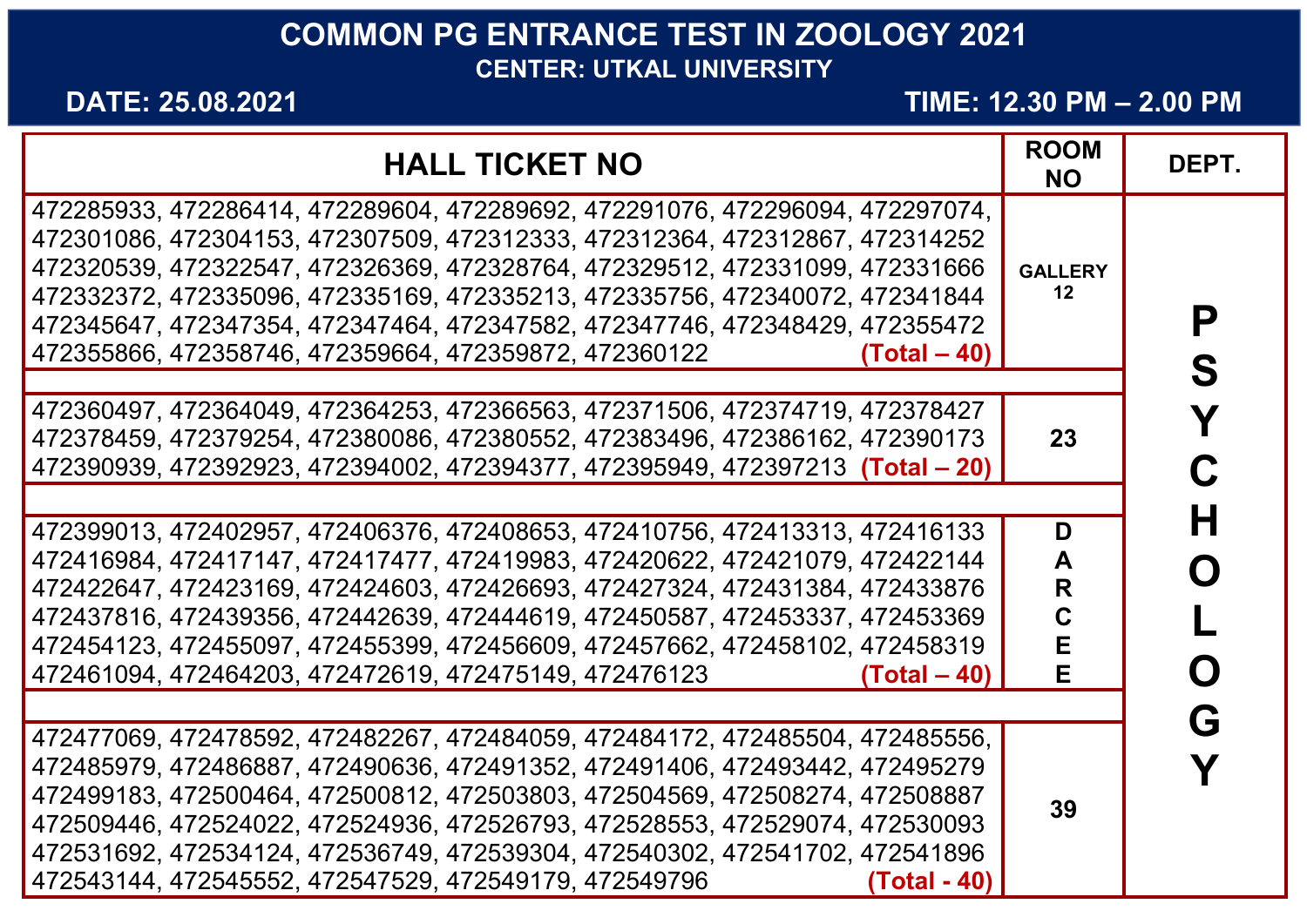| 472551213, 472555262, 472555736, 472556517, 472557004, 472557792, 472558309<br>472560072, 472560289, 472560322, 472566452, 472569004, 472569654, 472570104<br>472570409, 472571926, 472572414, 472578077, 472578992, 472580946 (Total - 20)                                                                                                                                                                                                                                                                                                                                                                                                                                                                          | 79  |                                    |
|----------------------------------------------------------------------------------------------------------------------------------------------------------------------------------------------------------------------------------------------------------------------------------------------------------------------------------------------------------------------------------------------------------------------------------------------------------------------------------------------------------------------------------------------------------------------------------------------------------------------------------------------------------------------------------------------------------------------|-----|------------------------------------|
| 472581739, 472583113, 472583532, 472583797, 472584302, 472585054, 472585089<br>472585566, 472586217, 472591202, 472591726, 472593094, 472599536, 472600957<br>472602562, 472602946, 472605813, 472605954, 472606302, 472606996 (Total - 20)                                                                                                                                                                                                                                                                                                                                                                                                                                                                          | 81  |                                    |
| 472607106, 472621024, 472625222, 472625644, 472628006, 472628787, 472629753<br>472633077, 472635156, 472636173, 472636754, 472638169, 472638357, 472638659<br>472640402, 472640834, 472642462, 472644662, 472645209, 472646139 (Total - 20)                                                                                                                                                                                                                                                                                                                                                                                                                                                                          | 82  |                                    |
| 472647696, 472647707, 472648376, 472650954, 472652172, 472657046, 472661336<br>472661602, 472661734, 472662944, 472664069, 472670383, 472671366, 472672064<br>472672356, 472672363, 472677472, 472677802, 472678263, 472679803, 472680573<br>472681179, 472682247, 472687024, 472690862, 472691189, 472692009, 472692179<br>472695676, 472696226, 472697594, 472698323, 472700564, 472702534, 472702606<br>472702683, 472703273, 472703999, 472707079, 472709389, 472713903, 472714534<br>472717842, 472719144, 472719914, 472719993, 472720389, 472720956, 472721533<br>472722039, 472723046, 472725999, 472727159, 472727284, 472729343, 472730443<br>472733444, 472733542, 472733674, 472734752<br>$(Total - 60)$ | 86  | <b>POLITICAL</b><br><b>SCIENCE</b> |
| 472736917, 472739944, 472742024, 472744099, 472745672, 472749886, 472750566<br>472762264, 472770389, 472775976, 472777774, 472780762, 472782272, 472790522<br>472790974, 472791486, 472793294, 472793932, 472800122, 472800616, (Total - 20)                                                                                                                                                                                                                                                                                                                                                                                                                                                                         | 114 |                                    |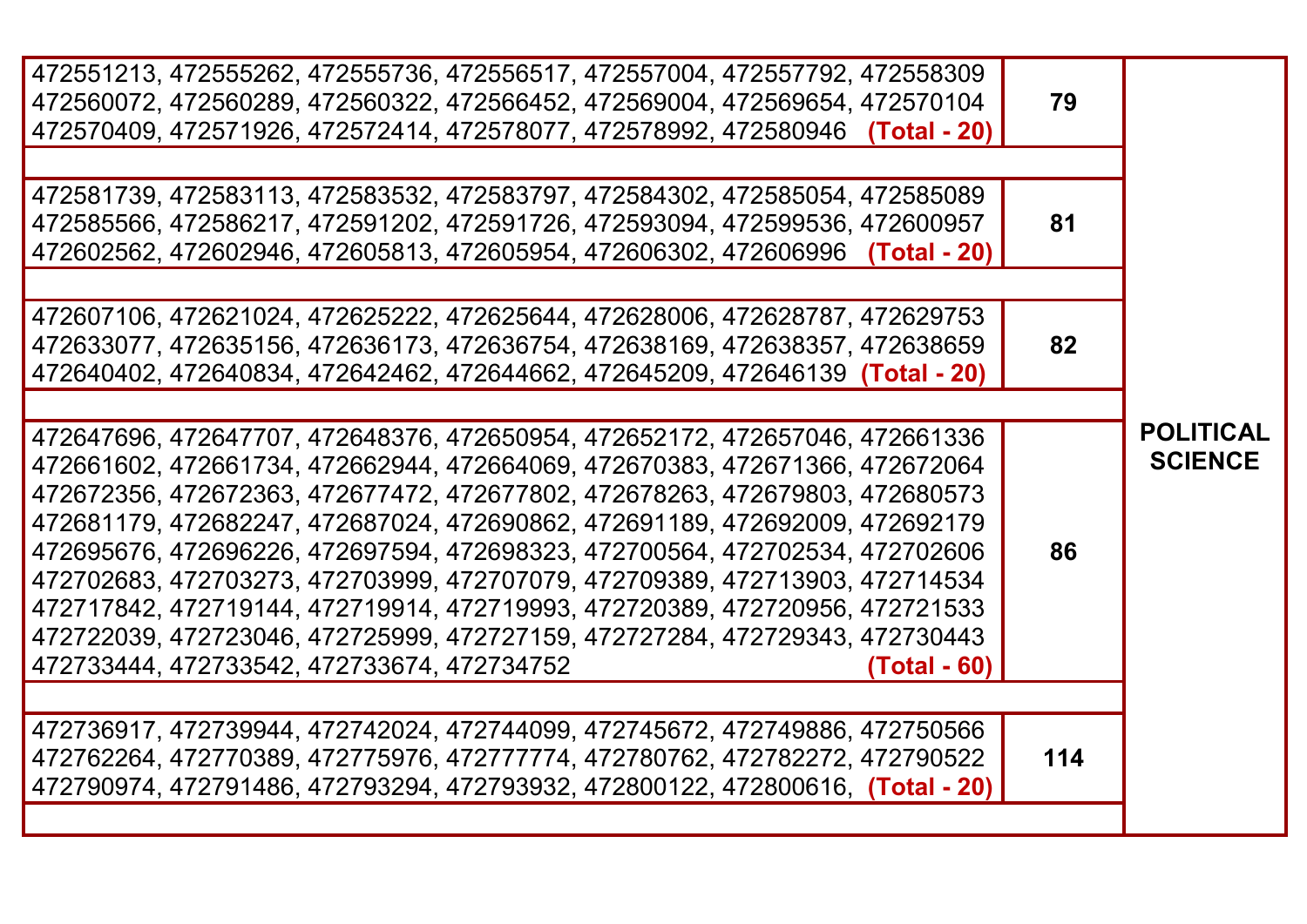|                  | <b>GALLERY</b><br>56 | 472802779, 472806824, 472807623, 472809053, 472809416, 472813204, 472814593   |
|------------------|----------------------|-------------------------------------------------------------------------------|
|                  |                      | 472818427, 472819283, 472820203, 472821242, 472825304, 472827402, 472828502   |
|                  |                      | 472828692, 472829977, 472831423, 472831836, 472837379, 472837457, 472843287   |
|                  |                      | 472844749, 472846732, 472847752, 472848099, 472851619, 472856036, 472857816   |
|                  |                      | 472859822, 472864234, 472865664, 472868644, 472872519, 472873546, 472879603   |
|                  |                      | 472880769, 472882944, 472884207, 472884746, 472886989<br>(Total - 40)         |
|                  |                      |                                                                               |
|                  |                      |                                                                               |
| <b>HISTORY</b>   |                      | 472890356, 472890729, 472893952, 472894469, 472897879, 472898736, 472899596   |
|                  | 108                  | 472902137, 472902993, 472905877, 472907922, 472911047, 472916666, 472916959   |
|                  |                      | 472918393, 472920242, 472921139, 472921143, 472922723, 472924659 (Total - 20) |
|                  |                      |                                                                               |
|                  | 113                  | 472925466, 472925742, 472926372, 472926997, 472934783, 472938453, 472941297   |
|                  |                      | 472952599, 472953099, 472955817, 472956807, 472958429, 472959394, 472960633   |
|                  |                      | 472960924, 472961216, 472970533, 472972694, 472981859, 472982612 (Total - 20) |
|                  |                      |                                                                               |
|                  |                      | 472988173, 472990256, 472990659, 472991522, 472998444, 472998994, 473002052   |
|                  |                      | 473002776, 473004079, 473006672, 473009937, 473009953, 473010696, 473015299   |
|                  |                      | 473015877, 473018163, 473018506, 473018692, 473019296, 473020497, 473022343   |
|                  | 211                  |                                                                               |
|                  |                      | 473024929, 473025149, 473025676, 473030432, 473031143, 473031434, 473037374   |
|                  |                      | 473038647, 473041004, 473047482, 473054826, 473058023, 473060789, 473069164   |
| <b>CHEMISTRY</b> |                      | 473069973, 473075139, 473081154, 473084517, 473086012<br>(Total - 40)         |
|                  |                      |                                                                               |
|                  | 215                  | 473088266, 473089786, 473092299, 473092893, 473094922, 473096102, 473098377   |
|                  |                      | 473098463, 473104729, 473107496, 473108616, 473109826, 473110356, 473111854   |
|                  |                      | 473115712, 473116213, 473123017, 473125853, 473128636, 473129507 (Total - 20) |
|                  |                      |                                                                               |
|                  |                      |                                                                               |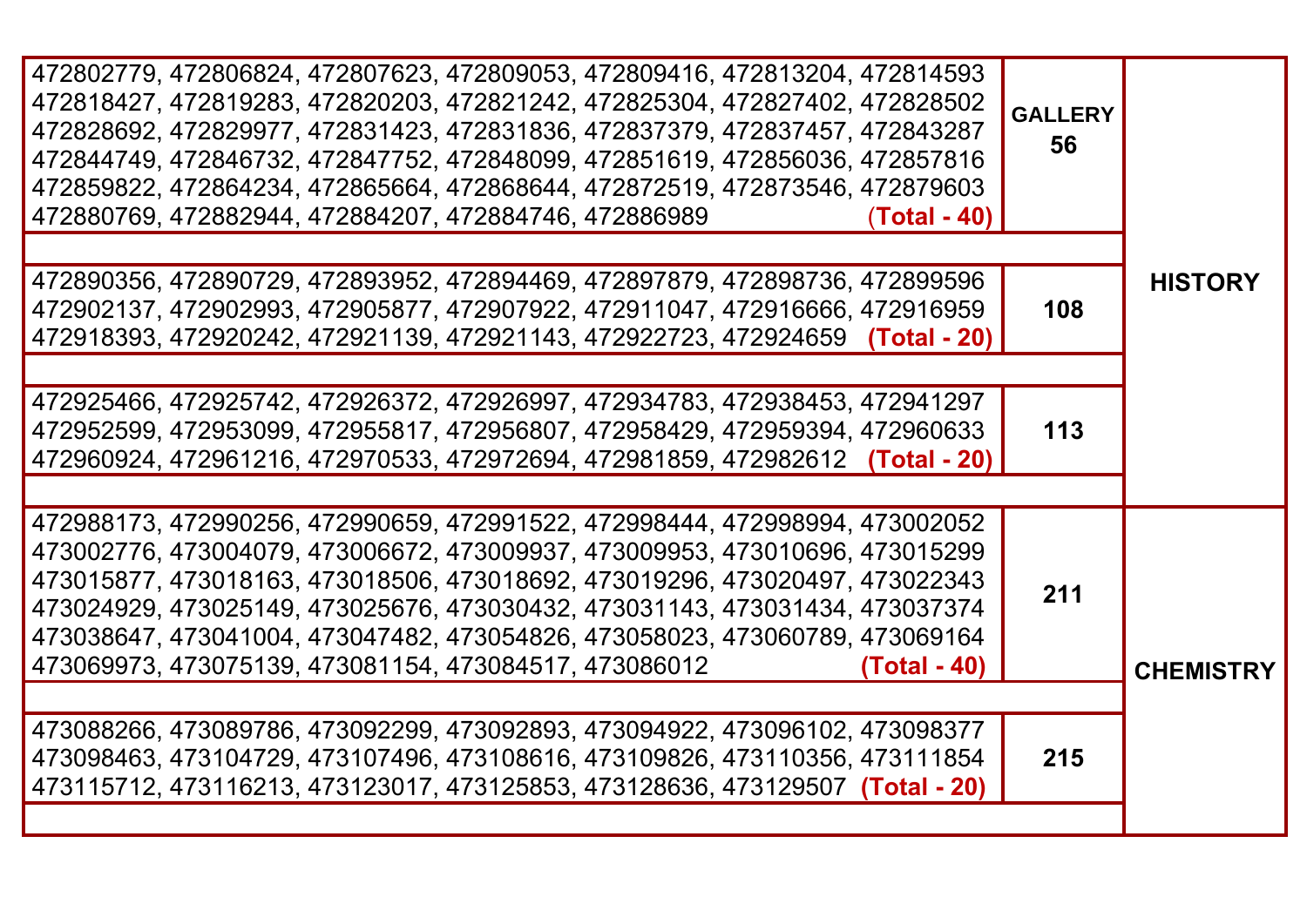|                                 | 473130874, 473130909, 473131632, 473133404, 473134323, 473137804, 473138406<br>473143563, 473156653, 473161643, 473166744, 473168786, 473169563, 473169924<br>473171914, 473174073, 473174469, 473174774, 473178184, 473184606 (Total -20)<br>473192839, 473194379, 473197916, 473198414, 473202249, 473206554, 473207224<br>473209864, 473211473, 473222074, 473226213, 473228956, 473229199, 473229733                                                                                                                                                                                                                                                                                                                                                                                                                                                                                                          | <b>Lecture</b><br><b>Theatre</b><br>- 1<br><b>Lecture</b><br><b>Theatre</b> | <b>PHYSICS</b> |
|---------------------------------|-------------------------------------------------------------------------------------------------------------------------------------------------------------------------------------------------------------------------------------------------------------------------------------------------------------------------------------------------------------------------------------------------------------------------------------------------------------------------------------------------------------------------------------------------------------------------------------------------------------------------------------------------------------------------------------------------------------------------------------------------------------------------------------------------------------------------------------------------------------------------------------------------------------------|-----------------------------------------------------------------------------|----------------|
|                                 | 473232027, 473233576, 473234089, 473234216, 473235996, 473237307 (Total -20)                                                                                                                                                                                                                                                                                                                                                                                                                                                                                                                                                                                                                                                                                                                                                                                                                                      | - 11                                                                        |                |
| 473411824, 473413103, 473417002 | 473237904, 473238219, 473238643, 473239043, 473239784, 473241534, 473250124<br>473250296, 473250727, 473251253, 473253603, 473260196, 473266213, 473267152<br>473267812, 473268563, 473271472, 473276059, 473277712, 473278842, 473283276<br>473285166, 473285679, 473286304, 473289174, 473293472, 473295363, 473295544<br>473296772, 473298113, 473298813, 473299356, 473299489, 473299624, 473301116<br>473302239, 473302513, 473309703, 473311016, 473311834, 473316902, 473321159<br>473322573, 473322812, 473324474, 473325637, 473326929, 473328827, 473340522<br>473346399, 473353896, 473354624, 473360809, 473363399, 473364202, 473369012<br>473370879, 473371759, 473376253, 473377447, 473380296, 473383033, 473384063<br>473384679, 473385037, 473385314, 473386854, 473388573, 473392882, 473395864<br>473399064, 473400739, 473401584, 473402024, 473405156, 473406534, 473406679<br>(Total - 80) | Exam.<br>Hall                                                               | <b>LAW</b>     |